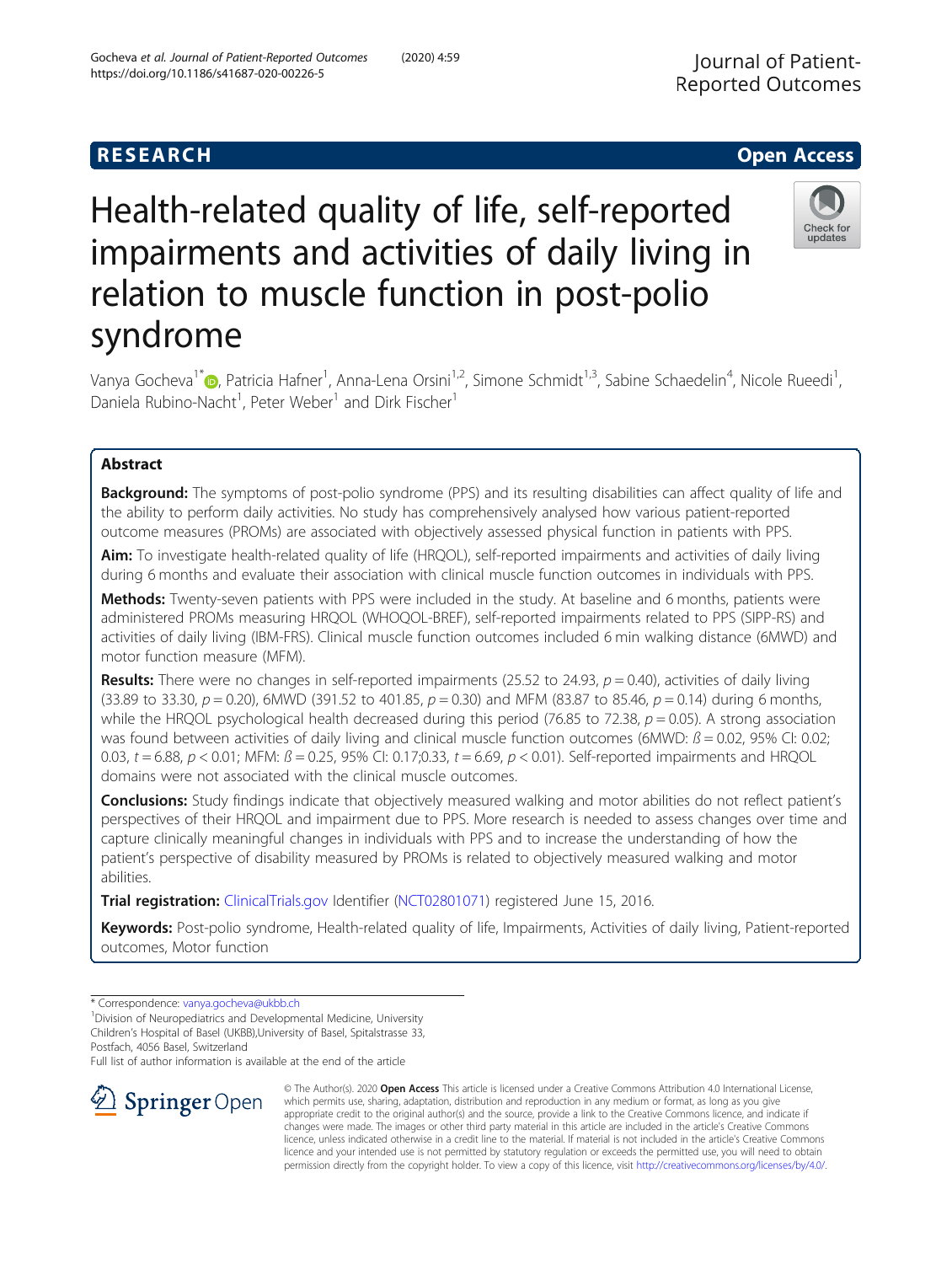#### Background

The post-polio syndrome (PPS) is a condition that affects polio survivors years after an acute poliomyelitis infections leading to flaccid paralysis. Survivors often (partially) recover from these paralysis [\[1](#page-8-0)]. PPS is defined as "the development of new muscle weakness and fatigue in skeletal or bulbar muscles, unrelated to any known cause, beginning 25-30 years after an acute attack of paralytic poliomyelitis" [\[2](#page-8-0)]. Additional symptoms of PPS include muscle atrophy, generalized fatigue, muscle, and joint pain and sensitivity to cold [[3\]](#page-8-0). Primary symptoms and impairments such as sleep disturbances, memory and concentration difficulties may be disabling in certain areas of life and may affect independence  $[4-6]$  $[4-6]$  $[4-6]$  $[4-6]$  $[4-6]$ . While studies report that 40% to 80% of polio survivors already have PPS, the actual incidence of PPS is still unknown [[7\]](#page-8-0). To date, the exact cause of PPS is still unclear. The most widely accepted hypothesis refers the symptoms to a distal degeneration of axons in the greatly enlarged motor units developed during recovery from acute paralytic poliomyelitis [\[8](#page-8-0)]. As no curative treatment is available for PPS, rehabilitation management is considered the mainstay of treatment [[9\]](#page-8-0).

The symptoms of PPS and the resulting disabilities may affect quality of life. Previous studies reported poorer health-related quality of life (HRQOL) in persons with PPS compared to the general population [[4,](#page-8-0) [10](#page-8-0)]. In addition, the limitations caused by PPS often influence the ability to perform daily activities and lead to a wide range of problems in daily life such as difficulties in dressing, toileting, transfer etc.  $[11-13]$  $[11-13]$  $[11-13]$ . Moreover, the majority of patients with PPS report especially dependence in the most mobility-related activities such as cleaning, shopping and transportation [\[14](#page-8-0)].

In clinical practice, objective measurements of muscle function and walking distance are commonly used when the consequences of PPS are evaluated  $[15, 16]$  $[15, 16]$  $[15, 16]$  $[15, 16]$ . However, objective measures of functional outcome only partially capture the different aspects of impairments and walking limitations that persons with PPS perceive. The patient's perspective should be taken into consideration for a more comprehensive understanding of the disease's impact. Patient-reported outcome measures (PROMs) are increasingly advocated and used to achieve this [\[17](#page-8-0)]. PROMs are used extensively in a clinical research setting, the Food and Drug Administration has recognized their importance in natural history and clinical trials [[18\]](#page-8-0). PROMs allow patients to consider their real-world experiences integrated over time and provide a broader and deeper understanding of persons' own perception of everyday difficulties [\[19](#page-8-0)].

To date, little has been reported on if and how different PROMs relate to objectively assessed physical function and its changes over time [[20,](#page-8-0) [21\]](#page-8-0). Therefore, a more comprehensive analysis is warranted of how patient-reported variables such as self-reported impairments related to PPS, HRQOL and activities of daily living are associated to motor function. Self-reported impairments refers to impairments that are commonly reported by patients with PPS and are indirectly related to their prior experience of polio such as muscle weakness, muscle fatigue, breathing difficulties. To the best of our knowledge, no study has investigated these associations.

The aim of this study was therefore to assess selfreported evaluations with three PROMs regarding HRQOL, impairments related to PPS and activities of daily living during 6 months in patients with PPS. Additionally, we aimed to examine whether there was an association between the PROMs and objectively assessed muscle function and walking distance.

#### Methods

#### Study design

This study is a prospective observational study involving patients with PPS recruited at the Division of Neuropediatrics, University Children's Hospital Basel in Switzerland and followed for 6 months. This study is part of a lager randomised controlled trial designed to assess the efficacy of L-citrulline in patients with PPS, which involves a 24-week observational (untreated) natural history period followed by a 24-week treatment period. This analysis used baseline and 6 months data of the untreated participants with PPS during the natural history period. Details of the clinical trial protocol and design are reported elsewhere [[22\]](#page-8-0).

#### Study population

For this study, participants were recruited among the PPS patient organization in Switzerland [\(www.polio.ch](http://www.polio.ch)). Eligible participants were included in the study only after providing written informed consent. Ethics approval had been obtained from the local Ethics Committee (EKNZ 2015–221) and the National Swiss Drug Agency (Swissmedic, Reference number: 2016DR2067). The study was registered at [ClinicalTrials.gov](http://clinicaltrials.gov) (NCT02801071) prior to starting recruitment. The PROMs and the clinical measures investigated in this study were all part of the larger randomised controlled study and therefore part of the original informed consent. Inclusion criteria for the larger study were defined as follows:

- i. prior paralytic poliomyelitis with evidence of lower motor neuron loss
- ii. a period of partial or complete functional recovery after acute paralytic poliomyelitis
- iii. slowly progressive and persistent new muscle weakness or decreased endurance, with or without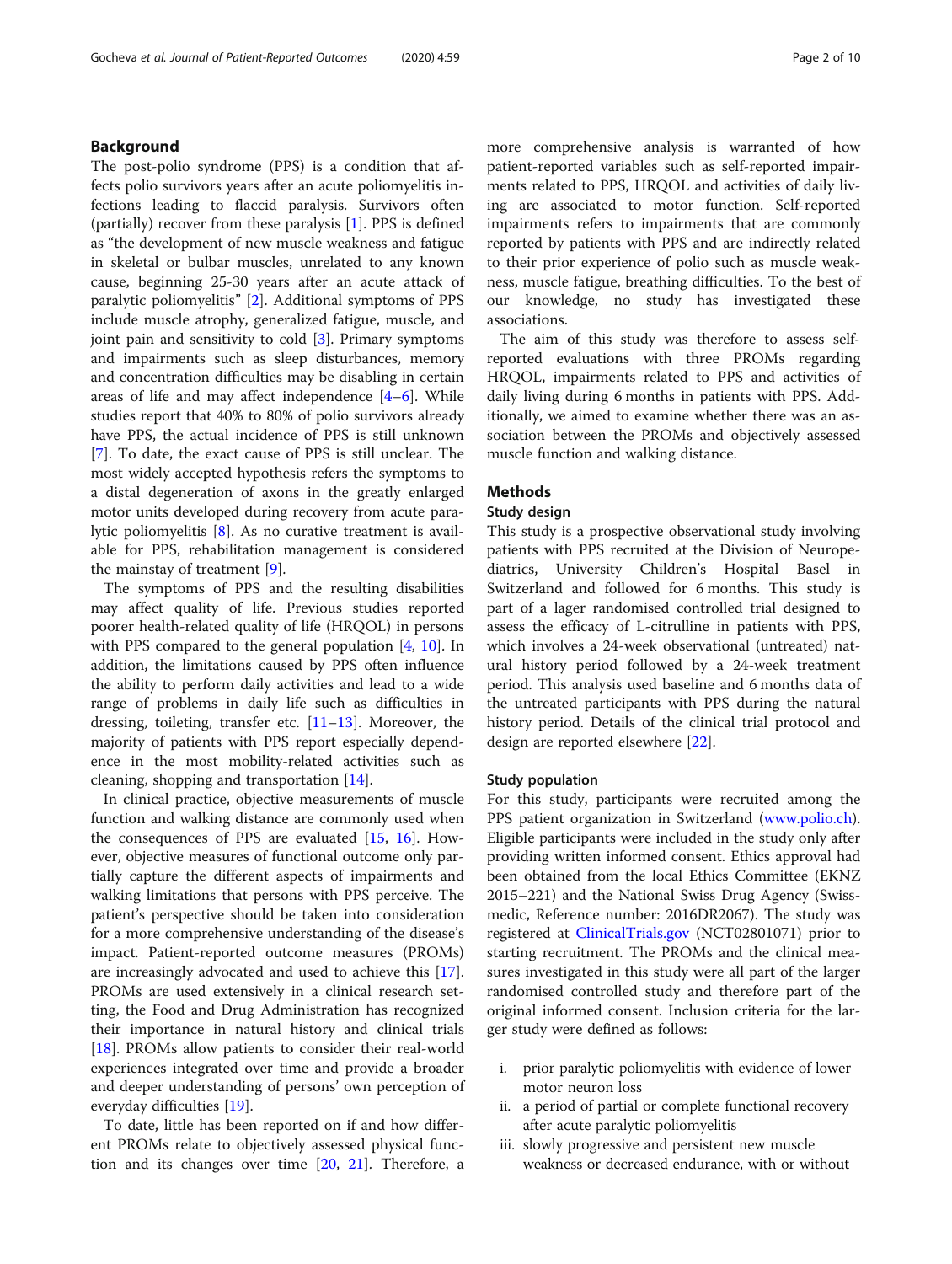generalized fatigue, muscle atrophy, or muscle and joint pain

- iv. ≥18 years of age at inclusion
- v. ability to walk at least 150 m in the 6 min walking distance test with or without walking stick(s), and
- vi. no other significant medical condition or malignancy.

Out of thirty-three screened participants with PPS two patients were excluded from participation because they did not meet inclusion criteria. Between baseline and follow-up assessment at 6 months four patients withdrew informed consent, resulting in a final number of 27 participants.

#### Measurements

#### Self-reported impairments in persons with late effects of polio rating scale

The Self-Reported Impairments in Persons with Late Effects of Polio Rating Scale (SIPP-RS) is a 13-item selfreport assessment of impairments related to PPS [\[23](#page-8-0)]. The participants rate how much they have been bothered directly (i.e., muscle weakness, fatigue) or indirectly (i.e., sensory disturbances, mood swings) by various impairments related to late effects of polio during the past 2 weeks. The items consider: muscle weakness, muscle fatigue, muscle and/or joint pain during physical activity and at rest, sensory disturbance, breathing difficulties during physical activity and at rest, cold intolerance, general fatigue, sleep disturbances, concentration difficulties, memory difficulties, and mood swings. Response categories range from 1 (not at all) to 4 (extremely). The total sum score ranges from 13 to 52 points, a higher score indicating more self-reported impairments. The SIPP-RS has been Rasch analyzed and is unidimensional [[23\]](#page-8-0) and it has also been examined for test-retest reliability with an intraclass correlation coefficient of 0.88 [[24\]](#page-8-0), but content validity has not been demonstrated so far.

#### Inclusion body myositis functional rating scale

The Inclusion Body Myositis Functional Rating Scale (IBM-FRS) is a 10-item functional rating scale that assesses activities of daily living [[25](#page-8-0)]. Respondents rate their functional ability at current time in 10 areas including swallowing, handwriting, use of utensils, fine motor tasks, dressing, hygiene, turning in bed, standing, walking and climbing stairs. Response categories range from 4 being normal to 0 being unable to perform. The total score ranges from 40 (best functional status) to 0 (complete dependency). The IBM-FRS has been shown to be a reliable and valid measure of disease severity in inclusion body myositis [[25,](#page-8-0) [26\]](#page-8-0). The IBM-FRS is known to be a sensitive measure of disorders affecting the peripheral motor nerves or muscles in inclusion body myositis [[25](#page-8-0)]. Therefore, and due to the clinical similarities of inclusion body myositis and PPS (late adult onset, slowly progressive weakness and atrophy, asymmetric affection of proximal and distal limb muscles, and lack of central nervous system involvement) [[2,](#page-8-0) [3](#page-8-0)], the IBM-FRS was used to assess activities of daily living in this trial.

#### World Health Organisation quality of life abbreviated scale

The World Health Organisation Quality of Life Abbreviated Scale (WHOQOL-BREF) is a 26-item scale that assesses an individual's HRQOL [\[27\]](#page-8-0). Response categories range from 1 to 5, with higher scores indicating a better HRQOL. The WHOQOL-BREF was scored after its administration to the study participants; the raw scores were converted to transformed scores. The first transformation converts scores to a range of 4–20 and the second transformation converts domain scores to a 0– 100 scale. The domain scores show good content validity, discriminant validity and internal consistency [\[28](#page-9-0)]. This questionnaire assesses HRQOL over the past 2 weeks.

#### 6 Minute walking distance

In medical literature, numerous timed clinical functional assessments have been reported to assess to monitor the disease progression. The 6 min walking distance (6MWD) test is one of the most popular clinical tests used for assessment of muscle function and fatigue in patients with neuromuscular disorders [[29](#page-9-0), [30](#page-9-0)]. It is a validated tool to measure the distance that an individual is able to walk over a total of 6 min on a hard, flat surface. The aim of the test is to walk as far as possible in 6 min.

#### Motor function measure

The motor function measure (MFM) is a validated quantitative scale used for assessment of motor abilities of both ambulant and non-ambulant patients with neuromuscular disorders [[31\]](#page-9-0). It includes 32 items that evaluate three dimensions of motor performance at current time, including specific motor functions, such as transfers and standing posture, proximal and axial motor function, and distal motor function. Each item is scored on a scale from 0 (does not initiate movement) to 3 (completes the item with a standard pattern). The items are scored and summed to comprise a total score involving all of the motor dimensions, where the maximum represents normal motor function (100%). In this study, the MFM total score was analysed. Each participant was assessed by a trained physiotherapist individually in a room containing a mat, a stretcher and the material required to answer the scale.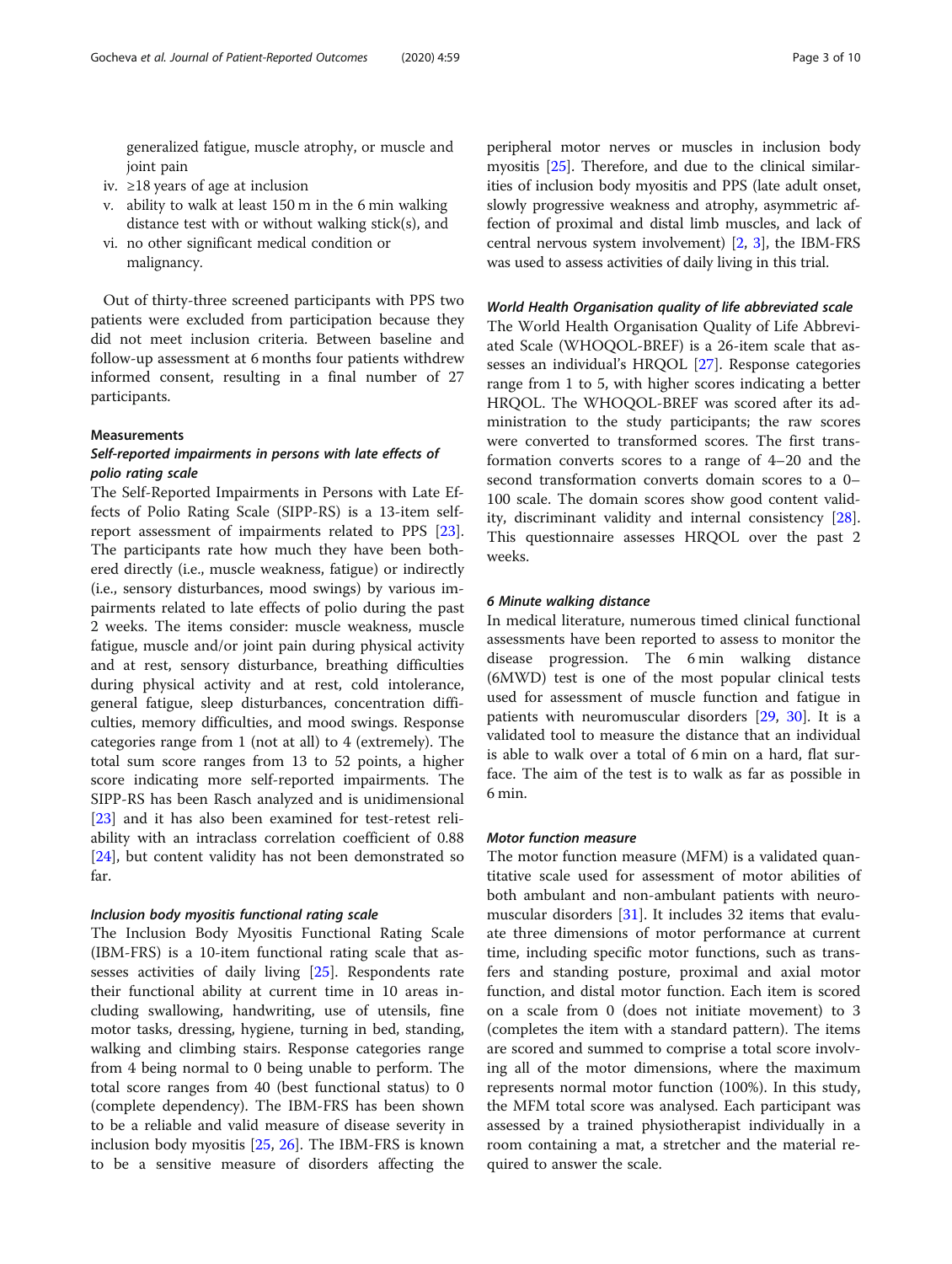#### Procedure

All consecutive patients attending the study centre who fulfilled the inclusion criteria were enrolled in the study. As we wished to obtain the best compliance in the functional assessments, the PROMs were filled in after the functional tasks. Data were collected at baseline and at 6 months follow-up assessment.

#### Data analysis

Descriptive statistics were calculated for the continuous variables of mean, standard deviation and for the categorical variables of frequencies and percentages. Normality of the endpoints was assessed using the normal probability plot (QQ-plot). One sample t-tests were performed to compare the HRQOL scores of patients with PPS to data from general German population [\[32](#page-9-0)]. Paired t-tests were used to assess the change over time between baseline and 6 months follow-up visit of the PROMs and functional measures. In addition, the association between PROMs and functional data were assessed using linear mixed effects models. The outcome variables were the WHOQOL-BREF domain scores, the SIPP-RS total value and IBM-FRS total value. The MFM and 6MWD were included at the corresponding visit as additional covariates. The visit number was included as a fixed effect and participants as random effect. The coefficient estimates  $(\beta)$  is reported together with 95% confidence intervals, the  $t$  and  $p$  values. Statistical analyses were performed using R, version 3.4.4.

### Results

#### Characteristics of participants with PPS

A total of 27 participants with PPS (mean age = 65.48 years,  $SD = 4.80$ ) had both baseline and follow-up data and were included in the analysis. Participants included 15 males (56%) and 12 females (44%). Regarding marital status at study start, 19 participants were married (70%), 3 were divorced (11%), 3 patients were single (11%), 1 was separated (4%) and 1 was widowed (4%). The highest education with greater representation was secondary school ( $n = 12, 44\%$ ), followed by university degree ( $n =$ 8, 30%), high school ( $n = 4$ , 15%), and PhD ( $n = 3$ , 11%).

#### Baseline data

A summary of baseline PROM scores and functional data are shown in Table 1. All clinical tests were performed safely without any major fall during the assessment.

#### Self-reported impairments related to PPS

The mean score of the self-reported impairments was 25.52 (SD 5.07) out of 52 points and the median 26.00. The most frequent impairments (rated as 'quite a bit' or 'extremely') that the participants reported were: for

|            |  |  | <b>Table 1</b> Summary of PROMs and clinical outcomes at baseline |  |
|------------|--|--|-------------------------------------------------------------------|--|
| $(n = 27)$ |  |  |                                                                   |  |

|                          | Mean $(\pm SD)$      | Possible range |
|--------------------------|----------------------|----------------|
| <b>PROMs</b>             |                      |                |
| <b>WHOOOL-BREF</b>       |                      |                |
| Physical health          | 72.09 (±14.99)       | $0 - 100$      |
| Psychological health     | 76.85 (±16.11)       | $0 - 100$      |
| Social relationships     | 78.70 (±13.54)       | $0 - 100$      |
| Environmental health     | 84.14 (±10.79)       | $0 - 100$      |
| SIPP-RS                  | $25.52 \ (\pm 5.07)$ | $13 - 52$      |
| <b>IBM-FRS</b>           | $33.89 \ (\pm 3.75)$ | $0 - 40$       |
| <b>Clinical outcomes</b> |                      |                |
| 6MWD                     | 391.52 (±132.24)     |                |
| <b>MFM</b>               | $83.87 (\pm 12.85)$  | $0 - 100$      |

example muscle fatigue (18 participants, 67%), muscle weakness (15 participants, 56%), muscle and/or joint pain during physical activity (7 participants, 26%), breathing difficulties during physical activity (7 participants, 26%), and sleep disturbances (7 participants, 26%).

#### Activities of daily living

The mean score of the activities of daily living was 33.89 (SD 3.75) out of 40 and the median 35.00. Seven participants (26%) reported limitations ("being unable to perform" or "requires assistance") in their ability to stand up from sitting position independently. Over 15% (4 participants) reported limitations in their ability to climb stairs and 3.7% (1 participant) reported limitations in their ability to walk.

#### HRQOL in patients with PPS in comparison to normative data

Table [2](#page-4-0) shows the comparison of HRQOL between participants with PPS and normative data of general German population  $(n = 2073)$ . Analysis revealed that participants with PPS reported significantly higher scores in the social relationships and the environmental health domains compared to general population (see Fig. [1](#page-4-0)). The physical and the psychological domains in PPS patients however did not significantly differ from the general population.

#### Longitudinal data

Table [3](#page-5-0) shows comparison between baseline and 6 months follow-up visit for the PROMs and functional data. The selected clinical outcome measures detected no change in physical function over the 6-months period (6MWD: 391.52 to 401.85,  $p = 0.30$ ; MFM: 83.87 to 85.46,  $p = 0.14$ ). The analysis of the HRQOL scores yielded a decrease between baseline and 6 months in the psychological domain (76.85 to 72.38,  $p = 0.05$ ). No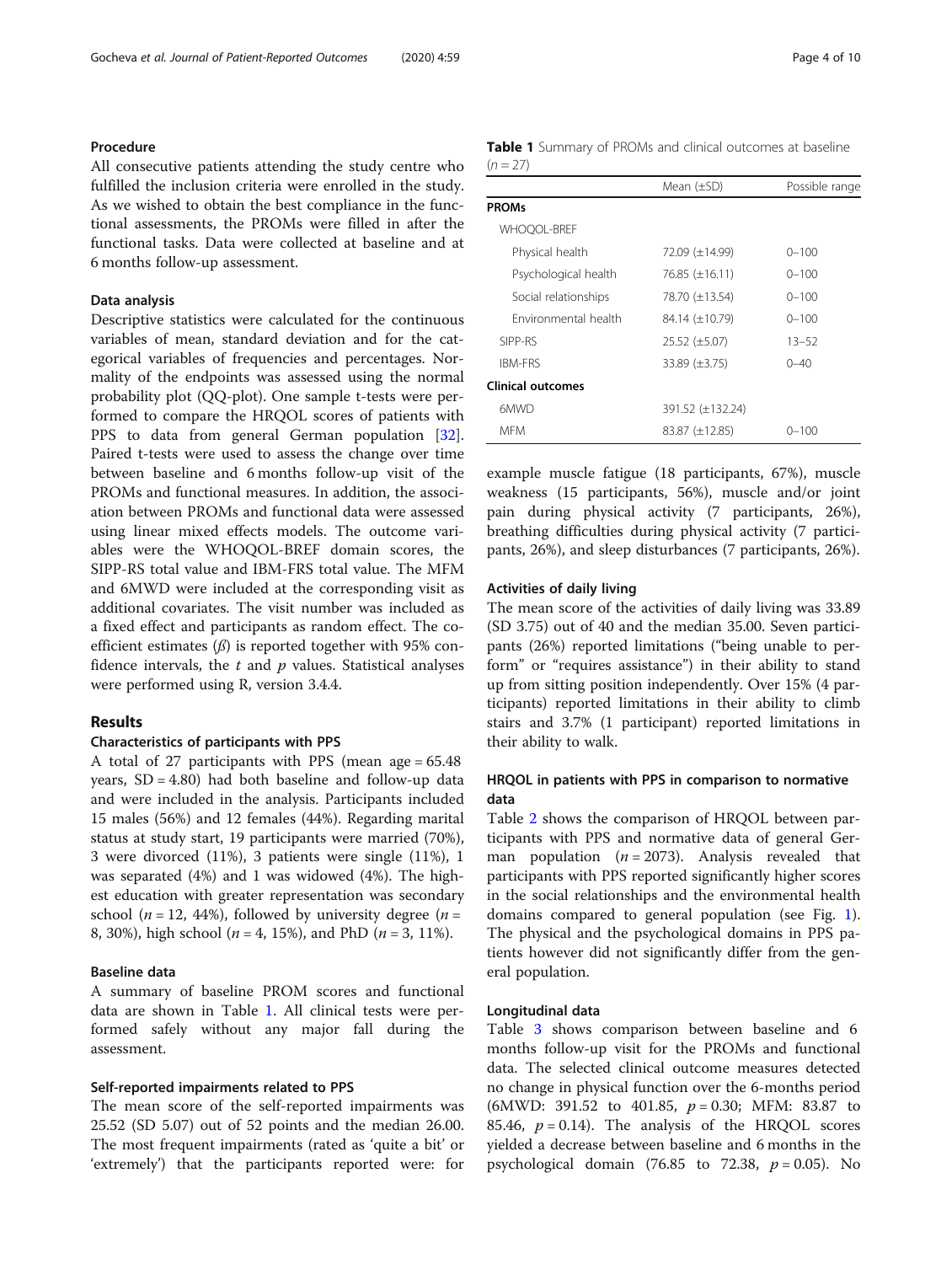|                      | Participants with PPS $n = 27$ | General population $n = 2073$                                                                                      | Difference (95% CI)        |         |           |
|----------------------|--------------------------------|--------------------------------------------------------------------------------------------------------------------|----------------------------|---------|-----------|
| <b>WHOOOL-BREF</b>   |                                |                                                                                                                    |                            |         |           |
| Physical health      | 72.09 (±14.99)                 | 76.92 (±17.68)                                                                                                     | $-4.83$ ( $-10.76$ , 1.10) | $-1.67$ | 0.11      |
| Psychological health | 76.85 $(\pm 16.11)$            | 74.02 (±15.68)                                                                                                     | $2.83 (-3.54, 9.20)$       | 0.91    | 0.37      |
| Social relationships | 78.70 (±13.54)                 | 71.83 (±18.52)                                                                                                     | 6.87 (1.52, 12.23)         | 2.64    | $0.01*$   |
| Environmental health | $84.14 \ (\pm 10.79)$          | $70.38 (\pm 14.17)$                                                                                                | 13.76 (9.50, 18.03)        | 6.63    | $< 0.01*$ |
|                      | .                              | $\mathbf{a}$ and $\mathbf{a}$ and $\mathbf{a}$ and $\mathbf{a}$ and $\mathbf{a}$ and $\mathbf{a}$ and $\mathbf{a}$ |                            |         |           |

<span id="page-4-0"></span>Table 2 Comparison of HRQOL scores among participants with PPS and healthy general population from normative data

Note: WHOQOL-BREF: A higher score indicates better health-related quality of life. p significant values in bold. \*p  $\leq$  0.01 or above

change over time could be found for the physical (72.09 to 69.86,  $p = 0.25$ ), the social relationships (78.70 to 76.85,  $p = 0.35$ ) and the environmental domains (84.14 to 82.06,  $p = 0.32$  $p = 0.32$ ). As shown in Fig. 2, no difference could be found between baseline and 6 months for patients' self-reported impairments related to PPS (25.52 to 24.93,  $p = 0.40$ ) and activities of daily living  $(33.89 \text{ to } 33.30, p = 0.20)$ .

### Association between PROMs and functional outcome measures

Linear mixed model analysis revealed a strong association between the IBM-FRS and the 6MWD ( $\beta$  = 0.02, 95% CI: 0.02;0.03,  $t = 6.88$ ,  $p < 0.01$ ), indicating that participants with PPS who were able to walk a further distance in 6 min experienced fewer limitations in activities in daily living. Moreover, a strong association was found between the IBM-FRS and the MFM ( $\beta$  = 0.25, 95% CI: 0.17;0.33,  $t = 6.69$ ,  $p < 0.01$ ), demonstrating that patients with PPS with poorer motor function experience greater impairment on activities of daily living. The association of the IBM-FRS and the clinical outcome measures at baseline is presented in Fig. [3](#page-6-0).

Analysis revealed no association between the WHOQOL-BREF physical domain and the 6MWD ( $\beta$  =

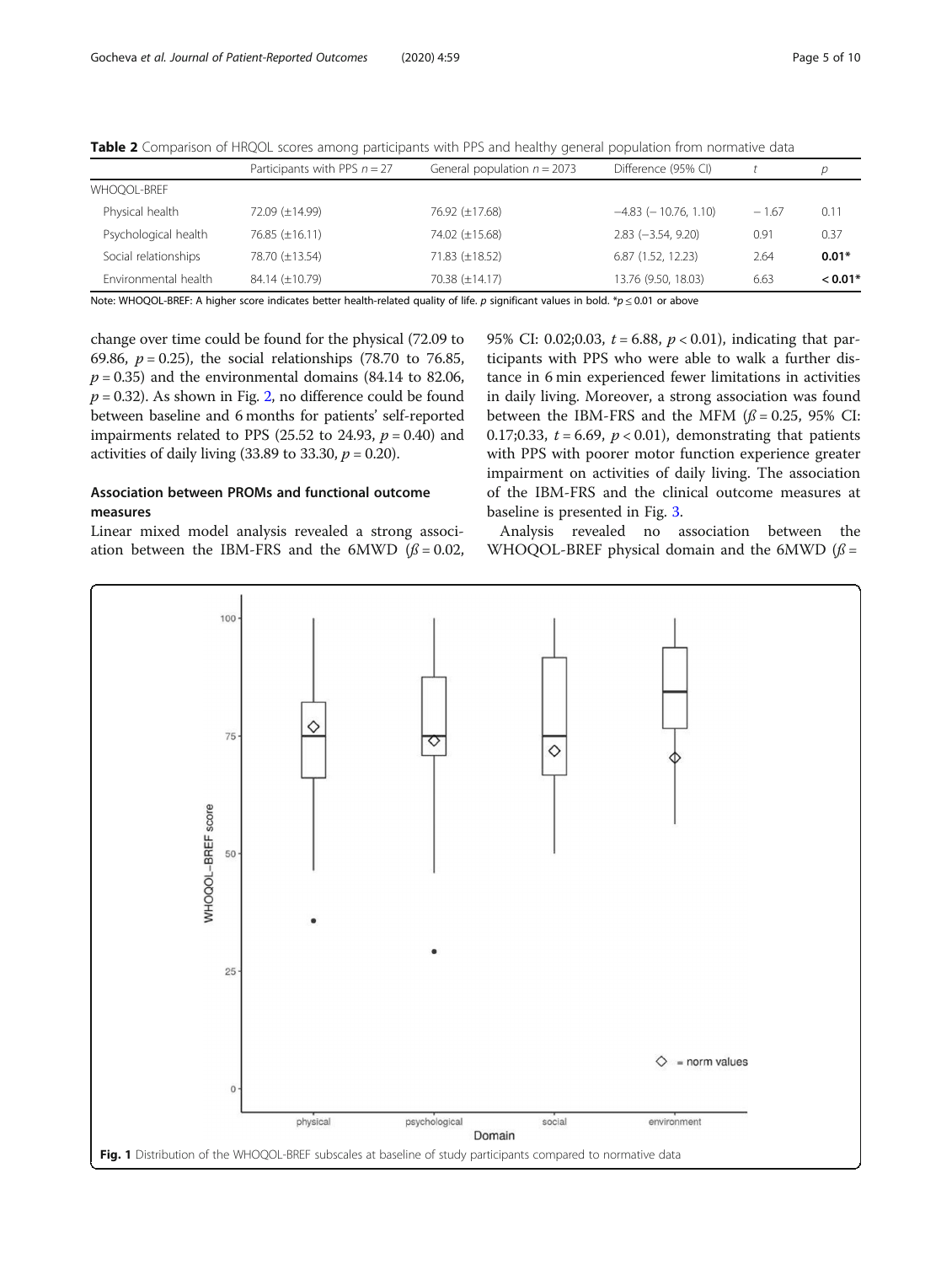<span id="page-5-0"></span>**Table 3** Comparison between baseline and 6 months follow-up visit for PROMs and clinical outcomes

|                          | Baseline Mean (±SD)  | 6 months Mean $(\pm SD)$ | Difference between the means (95% CI) |         | р       |
|--------------------------|----------------------|--------------------------|---------------------------------------|---------|---------|
| <b>PROMs</b>             |                      |                          |                                       |         |         |
| <b>WHOOOL-BREF</b>       |                      |                          |                                       |         |         |
| Physical health          | 72.09 (±14.99)       | 69.86 $(\pm 16.29)$      | $-2.23$ ( $-6.14$ , 1.68)             | $-1.17$ | 0.25    |
| Psychological health     | 76.85 (±16.11)       | 72.38 (±17.42)           | $-4.48$ ( $-8.86$ , $-0.09$ )         | $-2.10$ | $0.05*$ |
| Social relationships     | 78.70 (±13.54)       | 76.85 (±13.54)           | $-1.85$ ( $-5.87$ , 2.17)             | $-0.95$ | 0.35    |
| Environmental health     | 84.14 (±10.79)       | $82.06 (\pm 12.24)$      | $-2.08$ ( $-6.28$ , 2.12)             | $-1.02$ | 0.32    |
| SIPP-RS                  | $25.52 \ (\pm 5.07)$ | $24.93 \ (\pm 5.35)$     | $-0.59$ $(-2.02, 0.83)$               | $-0.86$ | 0.40    |
| IBM-FRS                  | 33.89 $(\pm 3.75)$   | 33.30 (±4.58)            | $-0.59$ $(-1.53, 0.34)$               | $-1.31$ | 0.20    |
| <b>Clinical outcomes</b> |                      |                          |                                       |         |         |
| 6MWD                     | 391.52 (±132.24)     | 401.85 (±148.10)         | $10.33 (-9.96, 30.63)$                | 1.05    | 0.30    |
| <b>MFM</b>               | 83.87 (±12.85)       | $85.46 \ (\pm 12.19)$    | $1.58 (-0.58, 3.74)$                  | 1.50    | 0.14    |

Note: WHOQOL-BREF: A higher score indicates better health-related quality of life. SIPP-RS: A higher score indicates more self-reported impairments. IBM-FRS: A higher score indicates better functional status. 6MWD: A higher score indicates a longer distance in 6 min. MFM: A higher score indicates better motor function p significant values in bold.  $p \leq 0.05$ 

0.02, 95% CI:  $-0.02; 0.05$ ,  $t = 1.00$ ,  $p = 0.33$ ) and the MFM  $(\beta = 0.04, 95\% \text{ CI: } -0.36; 0.42, t = 0.18, p = 0.86).$ Further, the psychological domain was not associated with the 6MWD ( $\beta$  = 0.01, 95% CI: - 0.03;0.05,  $t = 0.56$ ,  $p = 0.58$ ) and the MFM ( $\beta = -0.06$ , 95% CI: -0.48;0.37,  $t = -0.28$ ,  $p = 0.78$ ). The same pattern was detected for the association between the clinical outcomes and the social domain (6MWD:  $\beta$  = 0.01, 95% CI: - 0.02;0.04, t = 0.76,  $p = 0.45$ ; MFM:  $\beta = 0.23$ , 95% CI: -0.09;0.55,  $t = 1.44$ ,  $p = 0.16$ ) and the environmental domain (6MWD:  $\beta =$ 0.01, 95% CI:  $-$ 0.01;0.04,  $t = 1.15$ ,  $p = 0.26$ ; MFM ( $\beta =$ 0.17, 95% CI:  $-$  0.11;0.47,  $t = 1.21$ ,  $p = 0.23$ ).

Both the 6MWD and the MFM were not associated with the SIPP-RS (6MWD:  $\beta = -0.01$ , 95% CI:  $-0.02$ ; 0.00,  $t = -1.35$ ,  $p = 0.19$ ; MFM:  $\beta = -0.04$ , 95% CI: − 0.17;0.08,  $t = -0.68$ ,  $p = 0.50$ ).

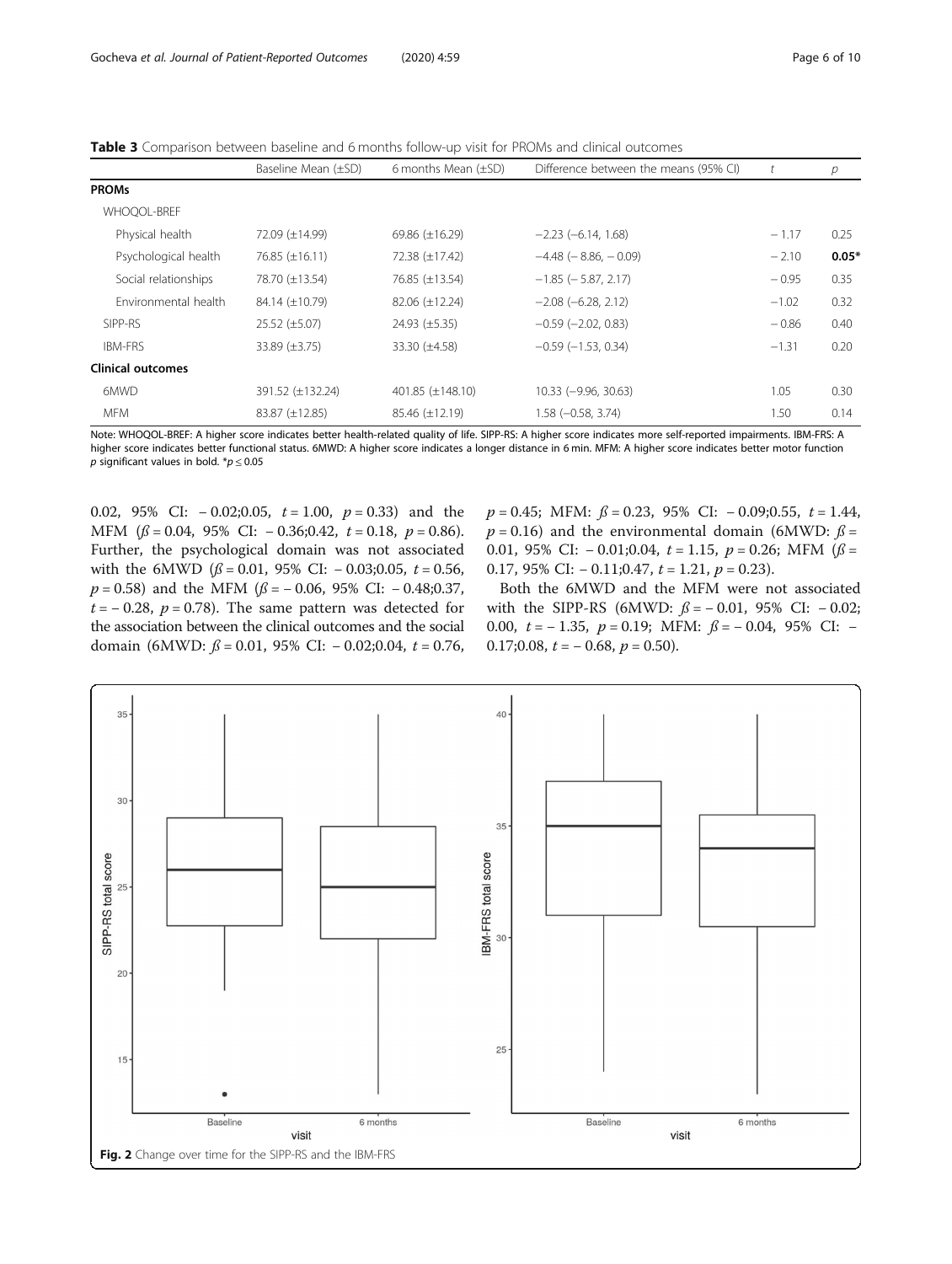<span id="page-6-0"></span>

#### **Discussion**

The PPS is a condition that leads to a life-long disability, with a variety of impairments that can increase over time and affect a person's motor function, walking ability and quality of life.

Interestingly, participants reported better average HRQOL scores of social relationships and environmental health scores compared to general population, a finding that has not been reported before. A possible explanation could be that the majority of our participants live with a partner and receive regularly help and support. Several studies reported that social support is important for people who have contracted a disease [[33,](#page-9-0) [34](#page-9-0)]. Social support, patients' ability to manage stressors, as well as their ability to adjust to disability may minimize the importance of physical ability and therefore play an important role in maintaining mental health [[35,](#page-9-0) [36](#page-9-0)]. Another possible explanation might be the relative low number of patients included in our study, thereby overestimating positive findings of individual patients. It is important to note that the possible explanations being discussed for this finding are hypotheses and therefore need to be tested in future studies.

Furthermore, our results revealed that patients with PPS reported comparable average HRQOL scores of physical and psychological health compared to healthy adults. Regarding the psychological health, Jacob and Shapira reported in their study normal emotional functioning in patients with PPS which is in line with our finding [\[12](#page-8-0)] .Previous reports on patients with PPS suggest that physical limitations are the major contributing factor to the impaired HRQOL  $[4, 12, 20, 21, 37]$  $[4, 12, 20, 21, 37]$  $[4, 12, 20, 21, 37]$  $[4, 12, 20, 21, 37]$  $[4, 12, 20, 21, 37]$  $[4, 12, 20, 21, 37]$  $[4, 12, 20, 21, 37]$  $[4, 12, 20, 21, 37]$  $[4, 12, 20, 21, 37]$  $[4, 12, 20, 21, 37]$ ,

therefore our result is inconsistent with previous literature which may be due to our small sample size. The most common measures used in the literature to assess HRQOL were the Nottingham Health Profile [[38\]](#page-9-0) and the Short Form Health Survey [\[39](#page-9-0)]. They do share some overlap with the WHOQOL-BREF, however the physical functioning domains differ in content to the physical health of the WHOQOL-BREF as they measure the concept closest to functional capacity (including items such as lifting or carrying groceries; reaching for things; climbing stairs; bending over; walking more than a mile; bathing or dressing self; standing for long). The domain physical health of the WHOQOL-BREF incorporates the following facets: dependence on medicinal substances and medical aids, energy and fatigue, mobility, pain and discomfort, sleep and rest, work capacity, and activities of daily living. This suggests that the different questionnaires measure different aspects of physical activities. Another explanation could be that patients with PPS had been living with the effects of polio for many years, thus they had learnt to live with the changes caused by the disease. Coping strategies were developed and employed so they felt that they had a "good life" and their physical impairments did not affect their HRQOL [[11,](#page-8-0) [36\]](#page-9-0).

In this study, the participants were on average moderately affected by their impairments. The most often reported impairments (muscle fatigue, muscle weakness, muscle and/or joint pain during physical activity) are exemplary for people with PPS, therefore this finding is consistent with results of recent studies  $[16, 40]$  $[16, 40]$  $[16, 40]$ . Few participants reported breathing difficulties during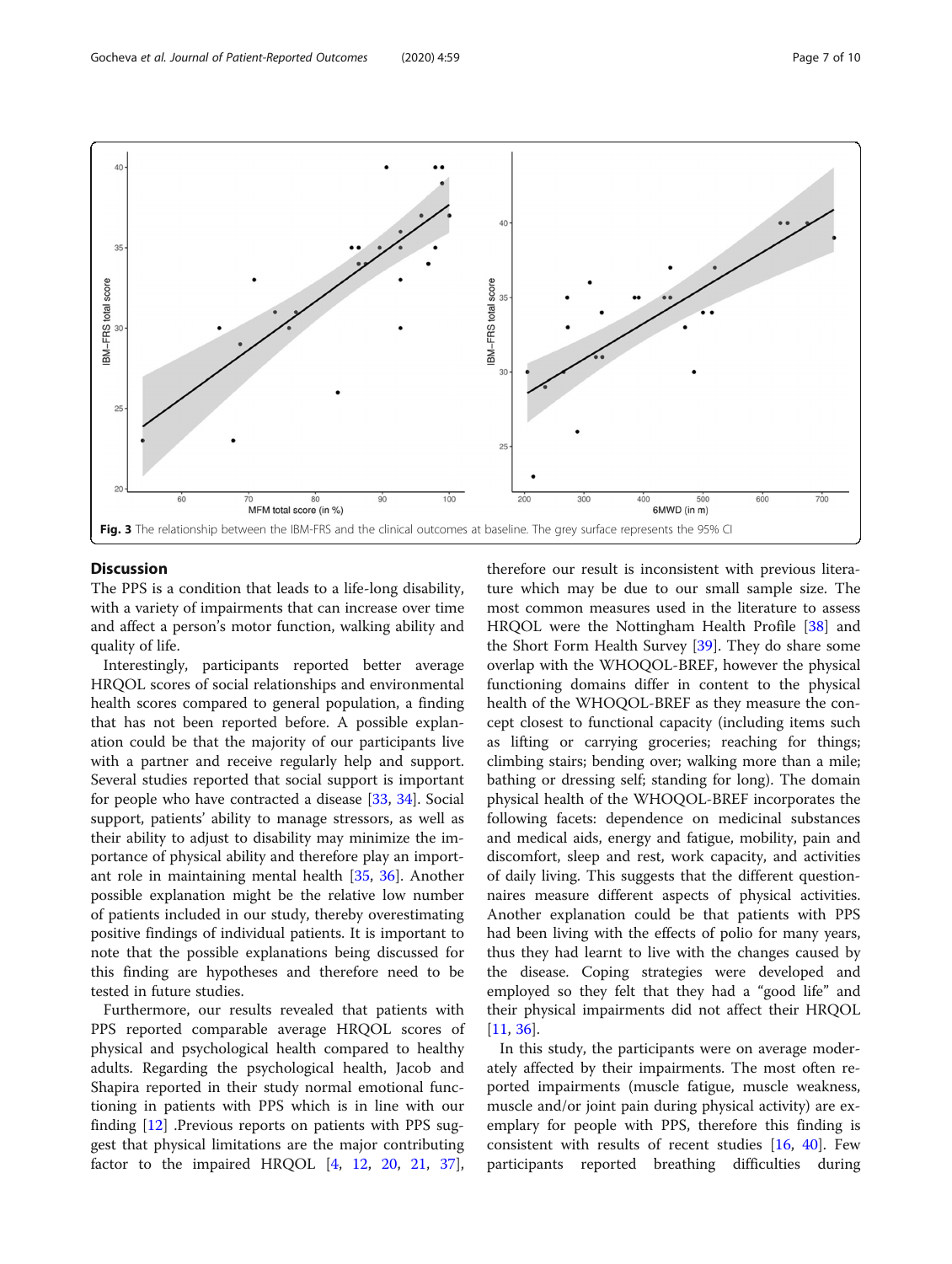physical activity and sleep disturbances, impairments that are more common in the recent literature [\[41](#page-9-0)], which demonstrates that the degree of self-reported impairments in persons with PPS can vary considerably. Further, the most common self-reported limitations were the ability to stand up from sitting position independently, the ability to climb stairs and limitations in their ability to walk. These impairments of daily life are in agreement with previous studies measured by other self-reported instruments [\[16,](#page-8-0) [40](#page-9-0), [42](#page-9-0)] and emphasize the importance to assess several aspects of walking, not only walking distance and motor function.

Limited PROMs and physical function data are available on disease progression of PPS. The majority of studies so far used cross-sectional research designs measuring HRQOL at a single time point [[4,](#page-8-0) [12,](#page-8-0) [20](#page-8-0), [37](#page-9-0)]. In our study a decrease after the 6 months observation was only found for the HRQOL psychological health scores. The authors have no information regarding intervening events such as death of a spouse or forced retirement which could have precipitated a decline in psychological health. No changes of self-reported impairments related to PPS and activities of daily living were found after 6 months follow-up. Neither an objective disease progression was found in the MFM or 6MWD.

Still, as HRQOL psychological health was declining even in a short observational period HRQOL assessments may be used in clinical trials to obtain additional information on disease evolution compared to selfreported and objectively assessed physical disability. Further longer lasting natural history studies are recommended to get more objective data on different aspects of PPS disease progression.

Another interesting finding we observed is that the activities of daily living measured by the IBM-FRS are strongly associated with the 6MWD and the MFM. In accordance, the IBM-FRS was shown to correlate to traditional measures of efficacy in muscle testing in inclusion body myositis [\[25\]](#page-8-0). A closer look at the individual items possibly explains why the IBM-FRS correlated so well with clinical muscle function outcomes, while the PPS condition specific questionnaire SIPP-RS did not. The IBM-FRS mainly focuses on muscle groups essential to the activities of daily living, such as handgrip and quadriceps function [[43\]](#page-9-0), while the SIPP-RS reflects also secondary symptoms such as sleep disturbances, memory difficulties, and mood swings that may not parallel to functional changes.

To the best of our knowledge, this study is the first that assessed the association of various PROMs and several objective motor function measures and, therefore, our findings cannot be compared with some of the existing studies. The majority of previous studies in individuals with PPS have focused on the association between self-reported gait performance and a specific impairment. This study, in which several PROMs were used, adds new knowledge and increases our understanding of how a variety of self-reported impairments in persons with PPS can impact walking and motor abilities. However, more research is needed to increase understanding of how these self-reported impairments are related to objectively measured walking and motor abilities and to capture minimally important differences and clinically meaningful changes in individuals with PPS.

There are a number of important limitations of this analysis. A clear limitation of the study is the small sample size, which decreases the statistical power of the study. Sample size calculations for the study were based on the primary endpoint (6MWD) on the larger randomised controlled trial. A major limitation of this study was that one of the inclusion criteria was set to ensure that participants had a higher level of mobility (ability to walk 350 m in 6 min). Thus, this showed no major shift in health-related quality of life and motor function. In future studies, patients with broader range of function (also lower functioning patients) should be included. Although analysis corrected for baseline values was carried out, it is possible that important covariates such as fatigue, comorbidities etc. that may have had an impact were missed. Based on our data collected only from one site in Switzerland, the generalizability of our findings is reduced. Another limitation is the short observation period of 6 months. More research and long-term studies, including long-term follow-up visits (at least 1 year or more), are needed to establish if the observed trends are stable over longer periods.

#### Conclusions

Self-reported impairments, HRQOL domains, activities of daily living and muscle function outcomes remained stable during 6 months in patients with PPS, except for the HRQOL psychological health domain which declined during this period. Clinical muscle outcomes had no statistically significant relationship with HRQOL and selfreported impairments of PPS patients while a significant relationship was observed with the activities of daily living. More research is needed to assess changes over time and capture clinically meaningful changes in individuals with PPS and to increase the understanding of how the patient's perspective of disability measured by PROMs is related to objectively measured walking and motor abilities.

#### Abbreviations

6MWD: 6 min walking distance; HRQOL: Health-related quality of life; IBM-FRS: Inclusion body myositis – functional rating scale; MFM: Motor function measurement; PPS: Post-polio syndrome; PROM: Patient-reported outcome measure; SIPP-RS: Self-reported impairments in persons with late effects of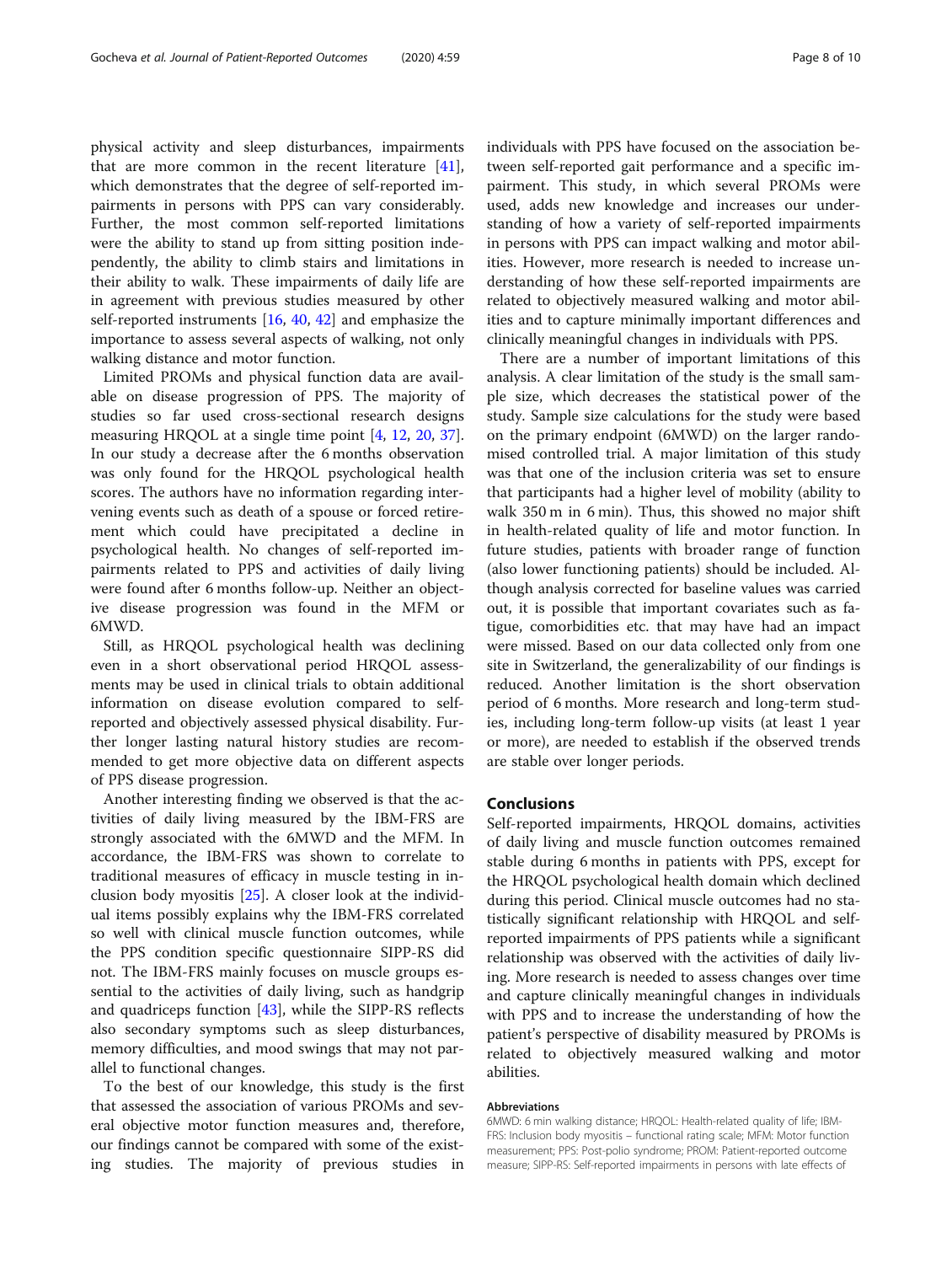<span id="page-8-0"></span>polio rating scale; WHOQOL-BREF: World health organization (WHO) quality of life abbreviated scale

#### Acknowledgements

We would like to acknowledge our patients who participated in the trial and made a major contribution to advance knowledge in post-polio syndrome. We thank the Swiss post-polio patient registry ([www.polio.ch](http://www.polio.ch)) for help with patient identification and recruitment. This study was funded by the Lorenzo-Piaggio Foundation, Switzerland we'd like to thank for this financial support.

#### Authors' contributions

VG participated in the design of the study, acquired data and drafted the manuscript. PH, AO and SSch participated in the design of the study and acquired data. VG and PH participated in patient recruitment. DR, NR, and VG participated in the organization and the conduct of the study. SS performed the statistical analysis. DR participated in the design of the study. PW revised the manuscript critically for important intellectual content. DF designed the study, analyzed data and drafted the manuscript. The authors read and approved the final manuscript.

#### Funding

This study was funded by the Lorenzo-Piaggio Foundation, Switzerland.

#### Availability of data and materials

Data used in the analysis is available upon request from the corresponding author. Patient-level data remains confidential under patient data privacy regulations.

#### Ethics approval and consent to participate

Eligible subjects were included in the study only after providing written informed consent. Ethics approval has been obtained from the local Ethics Committee (EKNZ 2015–221) and the National Swiss Drug Agency (Swissmedic, Reference number: 2016DR2067).

#### Consent for publication

We confirm that (1) the authors of this manuscript had access to all study data, are responsible for all contents of the manuscript, and had authority over the preparation of the manuscript and the decision to submit the manuscript for publication and (2) all authors have read and approved the submission of this manuscript to the journal.

#### Competing interests

DF is principle investigator for studies on spinal muscular atrophy sponsored by Hofmann-La Roche Ltd. There are no other activities related to commercial companies. The authors declare that they have no competing interests.

#### Author details

<sup>1</sup> Division of Neuropediatrics and Developmental Medicine, University Children's Hospital of Basel (UKBB),University of Basel, Spitalstrasse 33, Postfach, 4056 Basel, Switzerland. <sup>2</sup>Division of Neurology, University Hospital Basel, Basel, Switzerland. <sup>3</sup>Department of Neurology, General Hospital Hietzing with Neurological Center Rosenhügel, Vienna, Austria. <sup>4</sup>Department of Clinical Research, Clinical Trial Unit, University Hospital Basel, Basel, Switzerland.

#### Received: 12 June 2019 Accepted: 30 June 2020 Published online: 16 July 2020

#### References

- 1. Alexander Jr., J. P., Gary Jr., H. E., & Pallansch, M. A. (1997). Duration of poliovirus excretion and its implications for acute flaccid paralysis surveillance: A review of the literature. The Journal of Infectious Diseases, 175(Suppl 1), S176–S182.
- 2. Dalakas, M. C. (2006). Sporadic inclusion body myositis—Diagnosis, pathogenesis and therapeutic strategies. Nature Reviews. Neurology, 2(8), 437.
- Gonzalez, H., Olsson, T., & Borg, K. (2010). Management of postpolio syndrome. Lancet Neurology, 9(6), 634–642.
- 4. Kling, C., Persson, A., & Gardulf, A. (2000). The health-related quality of life of patients suffering from the late effects of polio (post-polio). Journal of Advanced Nursing, 32(1), 164–173.
- 5. Laffont, I., Julia, M., Tiffreau, V., Yelnik, A., Herisson, C., & Pelissier, J. (2010). Aging and sequelae of poliomyelitis. Annals of Physical and Rehabilitation Medicine, 53(1), 24–33.
- 6. Tiffreau, V., Rapin, A., Serafi, R., Percebois-Macadré, L., Supper, C., Jolly, D., & Boyer, F.-C. (2010). Post-polio syndrome and rehabilitation. Annals of Physical and Rehabilitation Medicine, 53(1), 42–50.
- 7. Halstead, L. S. (1998). Post-polio syndrome. Scientific American, 278(4), 42–47.
- 8. Wiechers, D. O., & Hubbell, S. L. (1981). Late changes in the motor unit after acute poliomyelitis. Muscle & Nerve, 4(6), 524–528.
- 9. Koopman, F. S., Beelen, A., Gilhus, N. E., de Visser, M., & Nollet, F. (2015). Treatment for postpolio syndrome. Cochrane Libr.
- 10. Finch, L., Venturini, A., Trojan, D., & Lemoignan, J. (1995). Assessment of the health status in post-polio syndrome patients in developing outcomes for a rehabilitation program: a preliminary report. J Int Soc Qual Life Res, 4, 426.
- 11. Hansson, B., & Ahlstrom, G. (1999). Coping with chronic illness: A qualitative study of coping with postpolio syndrome. International Journal of Nursing Studies, 36(3), 255–262.
- 12. Jacob, & Shapira (2010). Quality of life and health conditions reported from two post-polio clinics in Israel. Journal of Rehabilitation Medicine, 42(4), 377–379.
- 13. Thoren-Jonsson, A. L., & Grimby, G. (2001). Ability and perceived difficulty in daily activities in people with poliomyelitis sequelae. Journal of Rehabilitation Medicine, 33(1), 4–11.
- 14. Thoren-Jonsson, A. L., Hedberg, M., & Grimby, G. (2001). Distress in everyday life in people with poliomyelitis sequelae. Journal of Rehabilitation Medicine, 33(3), 119–127.
- 15. Bickerstaffe, A., Beelen, A., & Nollet, F. (2015). Change in physical mobility over 10 years in post-polio syndrome. Neuromuscular Disorders, 25(3), 225–230.
- 16. Winberg, C., Flansbjer, U. B., Rimmer, J. H., & Lexell, J. (2015). Relationship between physical activity, knee muscle strength, and gait performance in persons with late effects of polio. PM & R : The Journal of Injury, Function, and Rehabilitation, 7(3), 236–244.
- 17. Black, N. (2013). Patient reported outcome measures could help transform healthcare. BMJ, 346, f167.
- 18. Health, U. S. D. o., Human Services, F. D. A. C. f. D. E., Research, Health, U. S. D. o., Human Services, F. D. A. C. f. B. E., Research, Health, U. S. D. o., Human Services, F. D. A. C. f. D., & Radiological, H (2006). Guidance for industry: Patient-reported outcome measures: Use in medical product development to support labeling claims: Draft guidance. Health and Quality of Life Outcomes, 4, 79.
- 19. Studenski, S. (2009). Bradypedia: is gait speed ready for clinical use?. J Nutr Health Aging, 13(10), 878–880.
- 20. Garip, Y., Eser, F., Bodur, H., Baskan, B., Sivas, F., & Yilmaz, O. (2017). Health related quality of life in Turkish polio survivors: Impact of post-polio on the health related quality of life in terms of functional status, severity of pain, fatigue, and social, and emotional functioning. Revista Brasileira de Reumatologia, 57(1), 1–7.
- 21. On, A. Y., Oncu, J., Atamaz, F., & Durmaz, B. (2006). Impact of post-poliorelated fatigue on quality of life. Journal of Rehabilitation Medicine, 38(5), 329.
- 22. Schmidt, S., Gocheva, V., Zumbrunn, T., Rubino-Nacht, D., Bonati, U., Fischer, D., & Hafner, P. (2017). Treatment with L-citrulline in patients with post-polio syndrome: Study protocol for a single-center, randomised, placebocontrolled, double-blind trial. Trials, 18(1), 116.
- 23. Brogardh, C., Lexell, J., & Lundgren-Nilsson, A. (2013). Construct validity of a new rating scale for self-reported impairments in persons with late effects of polio. PM & R : The Journal of Injury, Function, and Rehabilitation, 5(3), 176–181 quiz 181.
- 24. Brogårdh, C., & Lexell, J. (2016). Test-retest reliability of the self-reported impairments in persons with late effects of polio (SIPP) rating scale. PM&R, 8(5), 399–404.
- 25. Jackson, C. E., Barohn, R. J., Gronseth, G., Pandya, S., Herbelin, L., & Muscle Study, G (2008). Inclusion body myositis functional rating scale: A reliable and valid measure of disease severity. Muscle & Nerve, 37(4), 473–476.
- 26. Amato, A. A., & Barohn, R. J. (2009). Inclusion body myositis: Old and new concepts. Journal of Neurology, Neurosurgery, and Psychiatry, 80(11), 1186–1193.
- 27. The WHOQOL Group (1998). Development of the World Health Organization WHOQOL-BREF quality of life assessment. Psychological Medicine, 28(3), 551–558.